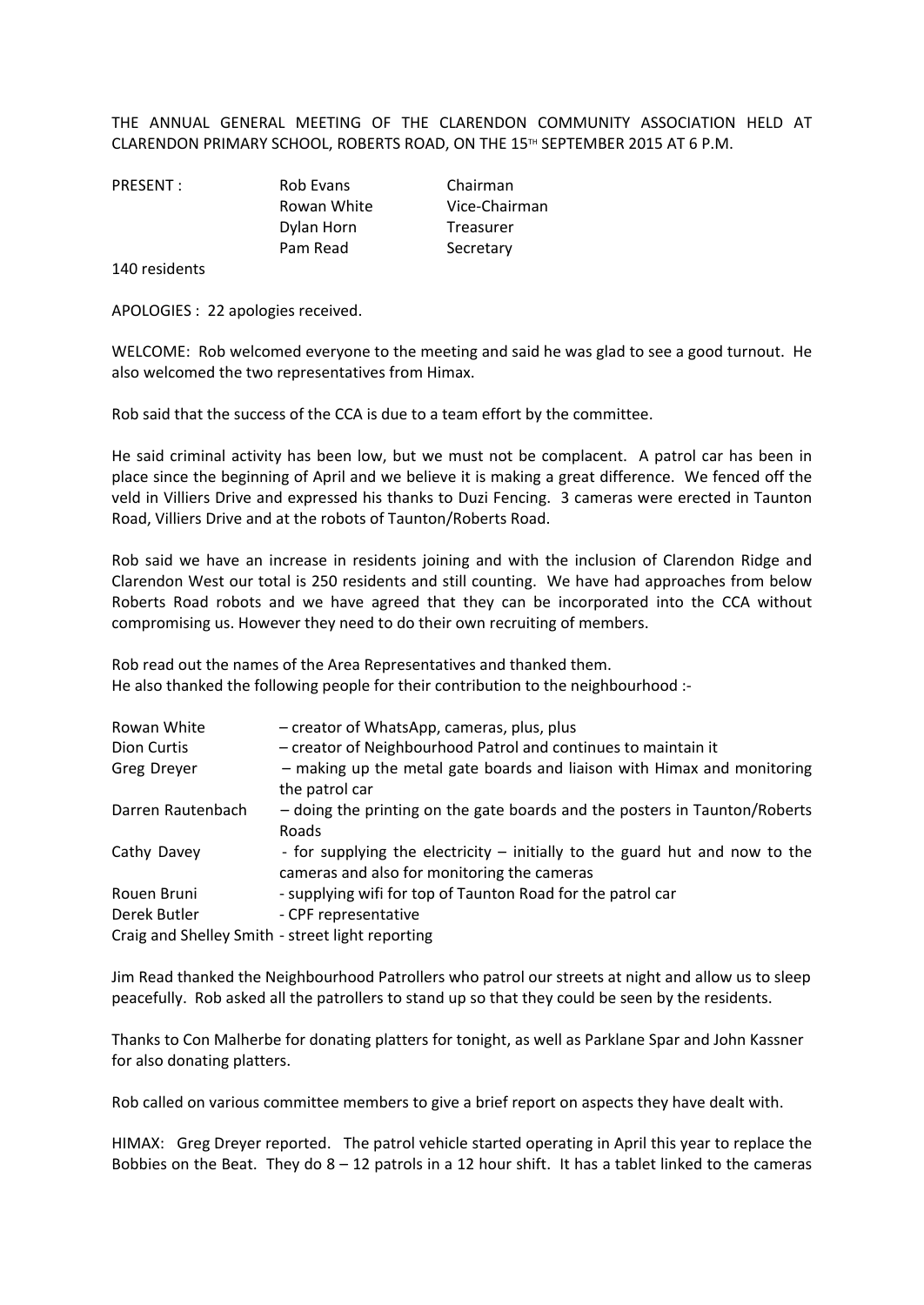and when they park off they view the streets via the tablet and cameras. The three drivers are Michael, Xavier and Decent and their purpose is to observe and report to the area control room who will advise them and if it is a serious matter they get hold of Greg who then formulates a plan. Reports on the car patrols are sent to Greg every morning and he said they have records of the drivers at all times and are logged in the OB book. Greg reiterated that this vehicle is making a huge contribution in keeping crime down and thanked everyone who is contributing to make this possible.

Jim said our experience in working with Himax is that they are a professional company.

Jim referred to the "Security Reporting Problems" document that has been distributed and this should be completed with personal details and put in a convenient place, e.g. on the fridge or next to the telephone. He also requested everyone to put up their car decals.

NEIGHBOURHOOD WATCH PATROLS: Dion Curtis gave a brief report and said he has 62 patrollers and 13 in reserve. They do 2 hours per month and it is proving very successful and he asked for more volunteers. Rob said if we had more volunteers we could do extra patrols.

CRIME REPORT: Rowan White read out the crime statistics for the Clarendon area. He said petty theft is on the rise but nothing major and feels this is due to the patrollers and vigilant community. He urged residents to ensure their perimeter fence is properly secured and that gates are closed.

CPF REPORT – Derek Butler: Derek said we have one of the better and safer communities as we are making it safe. Statistics are recorded at the SAPS, Town Hill and includes Montrose, Wembley, etc. Crime is on the increase but recently there has been a drop. Derek said the SAPS in the last 2 years has become more vigilant and approachable. Their response time is 7-9 minutes and he thanked the SAPS, Town Hill.

He said many residents are not reporting crimes and Derek said the detectives are trying to bring these crimes to court – they must go to court. Rob reiterated that if a crime is committed we must report it.

PROPOSED SECTION 21 COMPANY : Rowan explained briefly what this entailed. In neighbourhoods that are managed by a Section 21 Company with structures in place, the crime has been significantly reduced. If the majority of residents support it then the municipality will charge residents a monthly levy. The municipality collects the money and has a dedicated levy fund. We would discontinue with our own alarm companies and get one company that will take control of the whole area and the one security company will be responsible for all security matters.

One refuse company will be employed and this will eliminate vagrants. The costs will be borne by the levy fund making it 100% of residents and not 50% of residents. This will also have the benefit that property values will increase in Clarendon.

There will be a once off fee to the security company. The monthly fee is likely to be lower as only one monthly payment is made. It would mean residents will not have to use another security alarm system. Rowan feels it is the future for the neighbourhood and that we should explore it further.

Rob mentioned what the CCA is doing for the community at present is made possible by 50% of the residents. He urged residents to encourage their neighbours to join. In essence 50% of the residents are paying to support the security of a 100% of residents.

Rowan said non-members in future will be taken off the WhatsApp group.